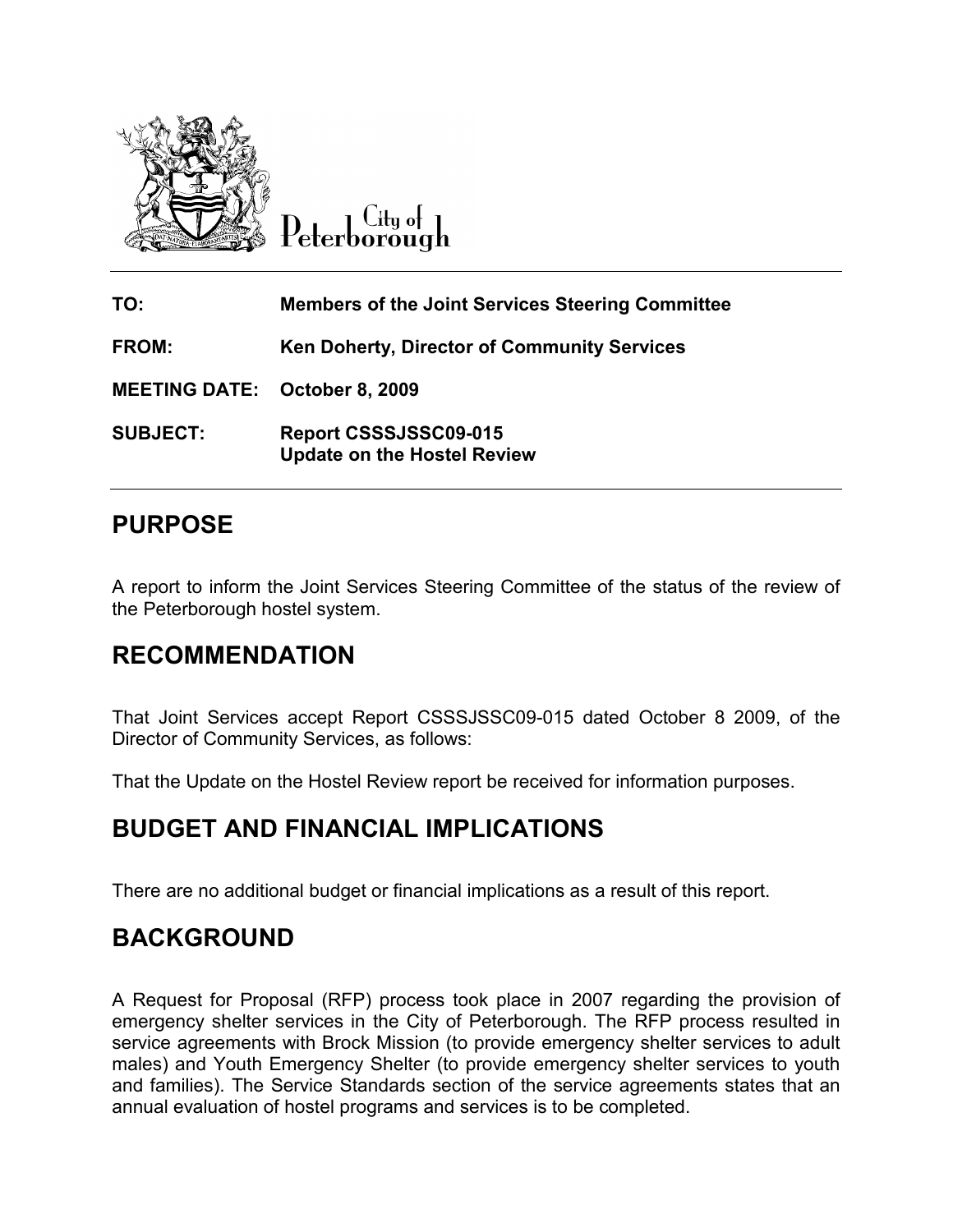The City of Peterborough Social Services Division undertook an intensive evaluation of hostel programs and services. The review took place from June to August 2009. The tasks and timeframes of the review are summarized below:

- Consultation with the Homelessness Coordinating Committee in early June
- $\div$  Renewal of existing service agreements (June) pending the outcome of the hostel review
- $\div$  Review of background reports and literature through the month of July
- ❖ Feedback from hostel operators through July and August
- $\div$  Feedback from clients and community in June and July, including consultation with the Housing Workers Network, community consultations on July  $14<sup>th</sup>$  and 15<sup>th</sup> and client survey conducted in July
- Feedback from Ontario Works staff including a staff survey and consultations with the Hostel Liaison Workers
- Financial review including a review of funding sources and assessing the cost of delivery of service
- $\div$  Review the occupancy rates of the emergency shelters
- $\div$  Review of demographics and client composition of those accessing shelter programs and services
- \* Review of compliance with the Ontario Works Act and Regulations, corporate purchasing bylaw and municipal financial requirements

A preliminary draft of the Hostel Review Report has been completed and the recommendations result in no increase to the 2010 budget. The full report will be brought forward to the next Joint Services Steering committee meeting. As per Report CSSS09-008 dated June 29, 2009, the Service Agreements with Brock Mission and the Youth Emergency Shelter have been extended for an additional one-year term.

Submitted by,

Ken Doherty **Linda Mitchelson** Director of Community Services Social Services Division Head